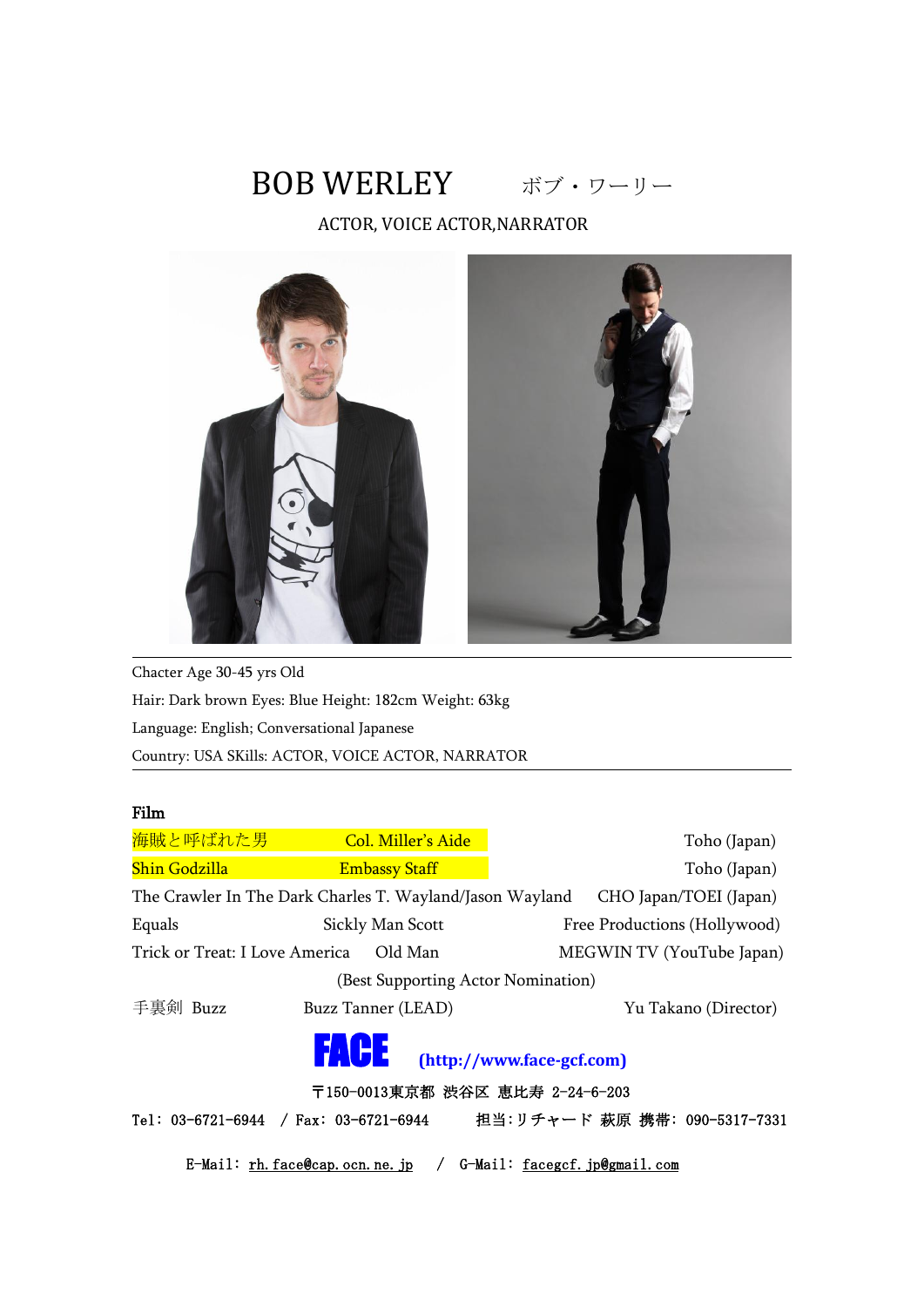## Film

| Toilet A.I.                           | Dave (LEAD)       |
|---------------------------------------|-------------------|
| 5秒の男                                  | Boss (Co-Lead)    |
| Fredo                                 | Chris             |
| Gaijin (外人)                           | Barret (LEAD)     |
| Ellen Ray                             | SS Soldier Akasha |
| エターナルゼロ                               | Spotter (Green)   |
| Up Down Shinjuku                      | Bob (LEAD)        |
| Dragon Age                            | (Motion Capture)  |
| Across The Brooklyn Bridge Samuel     |                   |
| Adolf Loves Asian Chicks Adolf Hitler |                   |
| Fuckfaces                             | Detective         |

ACTV (Japan) Nestle Theater (Director: Irie) N.A.P. (Japan) WhiteStoneMotionPicutres (USA) (Japan) Post Production Toho (Japan) David Labi (Japan) Mozoo Productions (Japan) Tenderpro (Japan/America) Freedrow Productions (Canada) Freedrow Productions (Canada)

#### TV/CM

| MAGI               | Mezquita                               | TBS VISION INC./ AMAZON PRIME |
|--------------------|----------------------------------------|-------------------------------|
| 琥珀が生まれた日           | Lt. Smith                              | NHK Television                |
| Mozaiku Canada     | Rodger Smith                           | Imagica BS                    |
| 軍師官兵衛              | Organtino $(5 \text{ } \overline{24})$ | NHK Television                |
| Made in Japan      | Bob Werley                             | NHK Television                |
| 負けて勝つ              | <b>Military Police</b>                 | <b>NHK Television</b>         |
| Cup Noodles (TVCM) |                                        | Hashimoto Nissin              |
| Be A Driver (TVCM) |                                        | Mazda                         |
| Konica Minolta -   | Made From Origami                      | Web CM                        |
| Mini Theater       |                                        | WOWWOW TV Japan               |
| 験してガッテン            | (Principle Character)                  | NHK Television                |
| 怖い女達               | (Principle Character)                  | TBS Television                |
| One Touch (TVCM)   | (Principle Character)                  | Canon                         |
| ガチ八                | Teacher                                | <b>TBS</b> Television         |
| 別彼の恋               | Shiyou (TVCM)                          | Chef Voltage, Inc.            |
| Gaijin Carnivores  | Marcus (lead)                          | Web Series – Japan (Freedrow) |

#### THEATRE・STAGE

iSAME Director Amon Miyamoto THEATRE PARCO

BOB WERLEY **(http://www.face-gcf.com)**